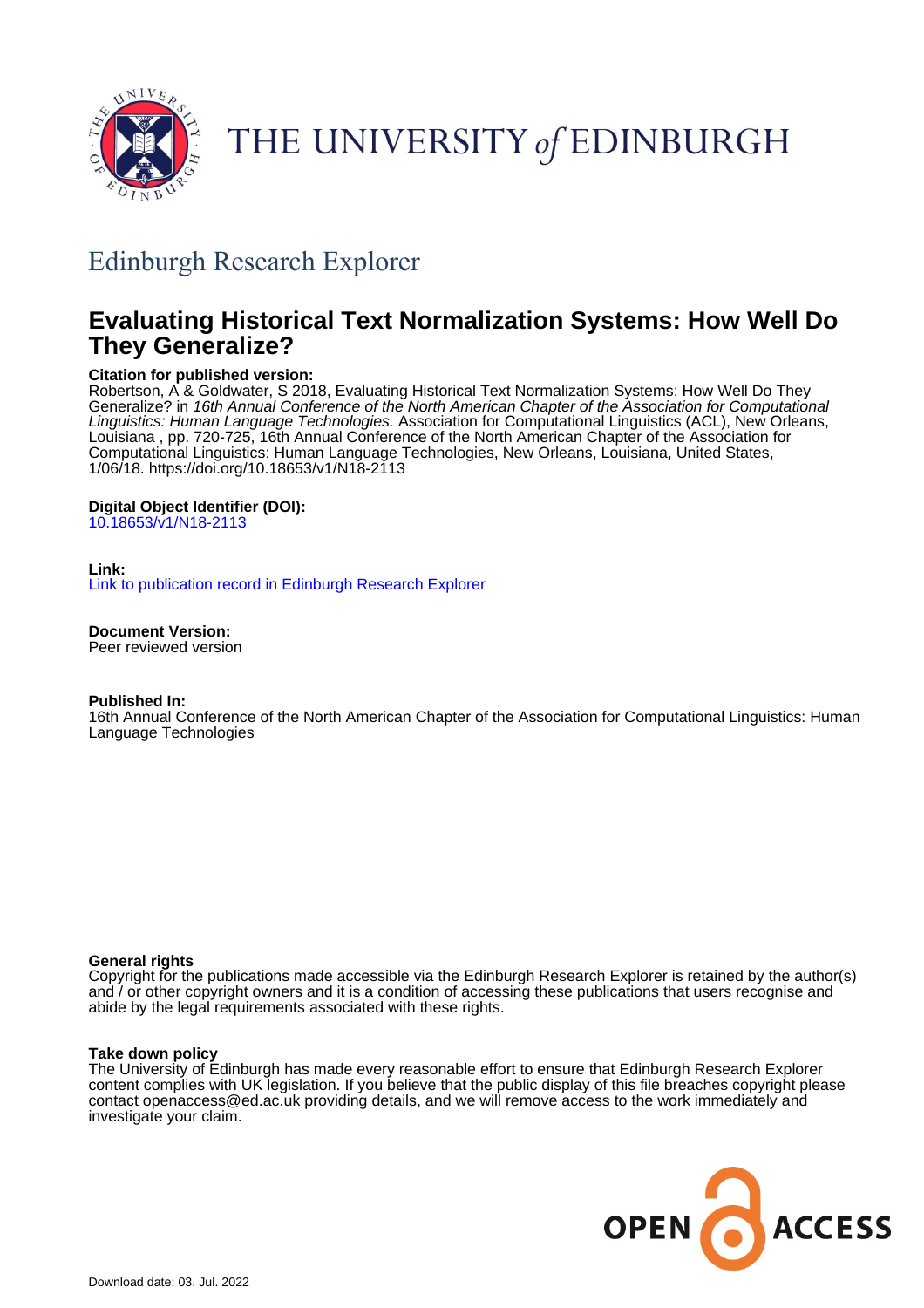## Evaluating historical text normalization systems: How well do they generalize?

Alexander Robertson School of Informatics University of Edinburgh alexander.robertson@ed.ac.uk

Sharon Goldwater School of Informatics University of Edinburgh sgwater@inf.ed.ac.uk

## Abstract

We highlight several issues in the evaluation of historical text normalization systems that make it hard to tell how well these systems would actually work in practice—i.e., for new datasets or languages; in comparison to more naïve systems; or as a preprocessing step for downstream NLP tools. We illustrate these issues and exemplify our proposed evaluation practices by comparing two neural models against a naïve baseline system. We show that the neural models generalize well to unseen words in tests on five languages; nevertheless, they provide no clear benefit over the naïve baseline for downstream POS tagging of an English historical collection. We conclude that future work should include more rigorous evaluation, including both intrinsic and extrinsic measures where possible.

## 1 Introduction

Historical text normalization systems aim to convert historical wordforms to their modern equivalents, in order to make historical documents more searchable or to improve the performance of downstream NLP tools. In historical texts, a single word type may be realized with several different orthographic forms, which may not correspond to the modern form. For example, the modern English word *said* might be realized as *sayed*, *seyd*, *said*, *sayd*, etc. Spellings change over time, but also vary within a single time period and even within a single author, since orthography only became standardized in many languages fairly recently.

Over the years, researchers have proposed normalization methods based on rules and/or edit distances [\(Baron and Rayson,](#page-5-0) [2008;](#page-5-0) [Bollmann,](#page-5-1) [2012;](#page-5-1) [Hauser and Schulz,](#page-5-2) [2007;](#page-5-2) [Bollmann et al.,](#page-5-3) [2011;](#page-5-3) [Pettersson et al.,](#page-5-4) [2013a;](#page-5-4) [Mitankin et al.,](#page-5-5) [2014;](#page-5-5) [Pet](#page-5-6)[tersson et al.,](#page-5-6) [2014\)](#page-5-6), statistical machine translation [\(Pettersson et al.,](#page-5-7) [2013b;](#page-5-7) [Scherrer and Erjavec,](#page-6-0)

[2013\)](#page-6-0), and most recently neural network models [\(Bollmann and Søgaard,](#page-5-8) [2016;](#page-5-8) [Bollmann et al.,](#page-5-9) [2017;](#page-5-9) [Korchagina,](#page-5-10) [2017\)](#page-5-10). However, most of these systems have been developed and tested on a single language (or even a single corpus), and many have not been compared to the naïve but strong baseline that only changes words seen in the training data, normalizing each to its most frequent modern form observed during training.<sup>[1](#page-1-0)</sup> These issues make it hard to tell which methods generalize across languages and corpora, and how they compare to each other. Moreover, researchers have rarely examined whether their systems actually improve performance on downstream tasks.

This paper brings together best practices for evaluating historical text normalization systems, highlighting in particular the need to report results on unseen tokens and to consider the naïve baseline. We focus our evaluation on two recent neural models: one that has been previously tested only on a German collection that is not widely available [\(Bollmann et al.,](#page-5-9) [2017\)](#page-5-9), and one that is adapted from work on morphological re-inflection, but has not been used for historical text normalization [\(Aharoni et al.,](#page-5-11) [2017\)](#page-5-11). Both are encoderdecoder models; the former with soft attention, and the latter with hard monotonic attention.

We present results on five languages, for both seen and unseen words and for various amounts of training data. The soft attention model performs surprisingly poorly on seen words, so that its overall performance is worse than the naïve baseline and several earlier models [\(Pettersson et al.,](#page-5-6) [2014\)](#page-5-6). However, on unseen words (which we argue are what matters), both neural models do well.

Unfortunately, these positive results did not

<span id="page-1-0"></span><sup>1</sup> Some authors have focussed on *unsupervised* normalization, where the naïve baseline is to leave words unchanged [\(Mitankin et al.,](#page-5-5) [2014;](#page-5-5) [Hauser and Schulz,](#page-5-2) [2007\)](#page-5-2). We consider only *supervised* systems in the remainder of this paper.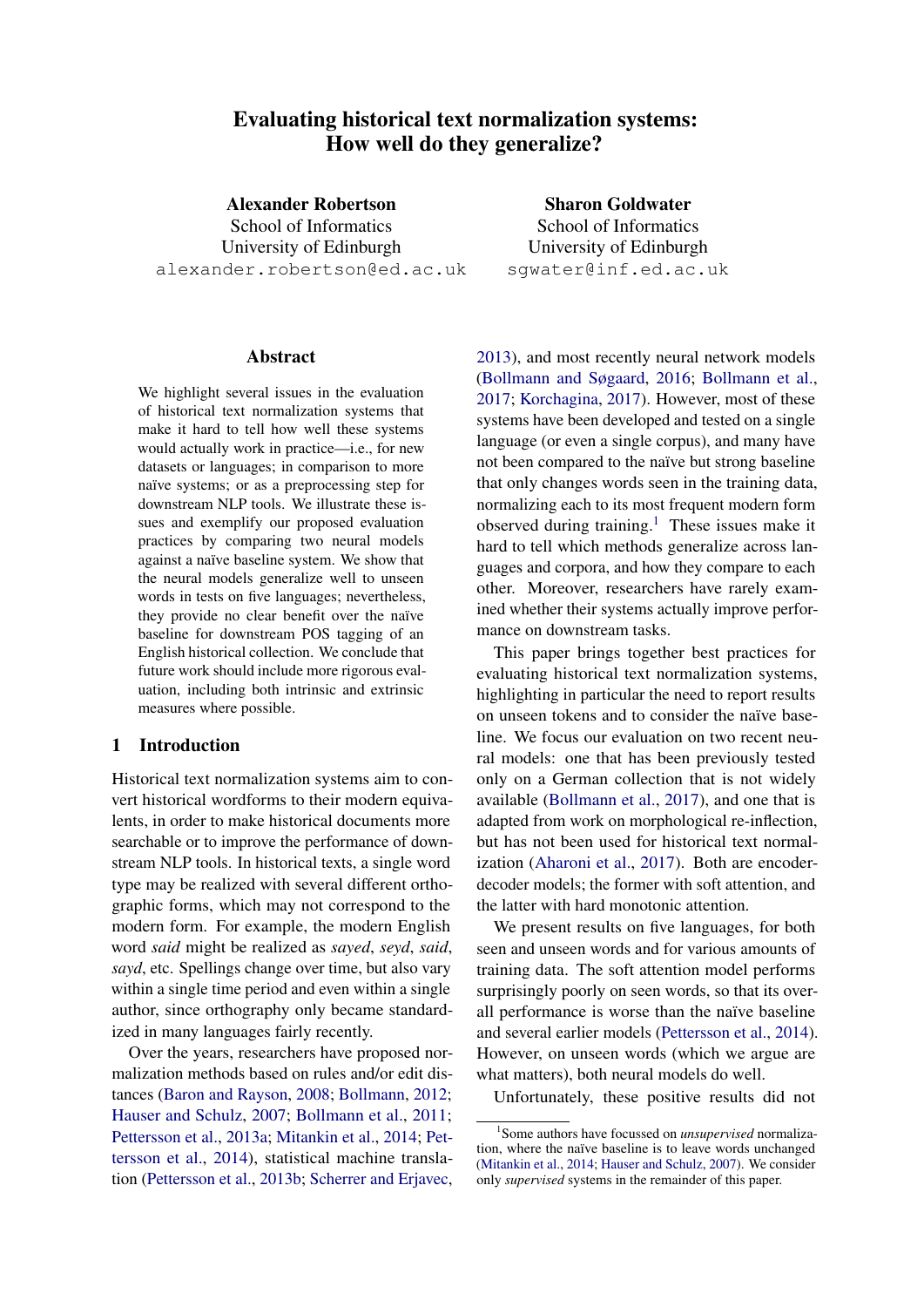translate into improvements when we tested the English-trained models on a downstream POS tagging task using a different historical collection spanning a similar time range. Normalizing the text gave better tag accuracy than not normalizing, but neither neural model convincingly outperformed the naïve normalizer. Although these results are disappointing, the clear evaluation standards laid out here should benefit future work in this area.

## 2 Task setting and issues of evaluation

We follow previous work in training our systems on pairs  $(h, m)$  of historical tokens and their gold standard modern forms.<sup>[2](#page-2-0)</sup> Note that at test time, most of the h tokens will have been seen before in the training data (due to Zipf's law), and for these tokens it is very difficult to beat a baseline that normalizes each  $h$  to the most common  $m$  seen for it in training. $3$  Thus, in practice, normalization systems should typically only be applied to *unseen* tokens. It is therefore critical to report both dataset statistics and experimental results for unseen tokens.

Unfortunately, some recent papers have only reported accuracy on all tokens, and only in comparison to other (non-baseline) systems [\(Bollmann and](#page-5-8) [Søgaard,](#page-5-8) [2016;](#page-5-8) [Bollmann et al.,](#page-5-9) [2017;](#page-5-9) [Korchagina,](#page-5-10) [2017\)](#page-5-10). These figures can be misleading if systems underperform the naïve baseline on seen tokens (which we show does happen in practice). To see why, suppose 80% of test tokens were seen in training, and the baseline gets 90% of them right, while system A gets 80% and system B gets only 70%. Meanwhile the baseline gets only 50% of unseen tokens right, whereas systems A and B get 70% and 90%, respectively. A's accuracy is higher *overall* than B's (78% vs 74%), but *both* systems underperform the baseline (82%). More importantly, the best system (90% accuracy overall) is achieved by applying the baseline to seen tokens, and the system that generalizes best (B) to unseen tokens; it is irrelevant that A scores higher overall than B.

Stemming from the reasoning above, we argue that a full evaluation of any spelling normalization system requires more complete dataset statistics and experimental results. In describing the training and test sets, researchers should not only report the number of types and tokens, but also the percentage of unseen tokens in the test (or dev) set and the percentage of **training items**  $(h, m)$  where  $h = m$ . This last statistic measures the degree of spelling variation, which varies considerably between corpora.

As for reporting results, we have argued that accuracy should be reported separately for seen vs unseen tokens, and overall results compared to the naïve memorization baseline. Since historical spelling normalization is typically a low-resource task, systems should also ideally be tested with varying amounts of training data to assess how much annotation might be required for a new corpus [\(Pettersson et al.,](#page-5-6) [2014;](#page-5-6) [Bollmann and Søgaard,](#page-5-8) [2016;](#page-5-8) [Korchagina,](#page-5-10) [2017\)](#page-5-10). Finally, since these systems may be deployed on corpora other than those they were trained on, and used as preprocessing for other tasks, we advocate reporting performance on a downstream task and/or different corpus. To our knowledge the only previous supervised learning system to do so is [Pettersson et al.](#page-5-7) [\(2013b\)](#page-5-7).

#### 3 Models

We focus on two neural encoder-decoder models for spelling normalization, comparing them against the memorization baseline and to previous results from [Pettersson et al.](#page-5-6) [\(2014\)](#page-5-6). The first model [\(Boll](#page-5-9)[mann et al.,](#page-5-9) [2017\)](#page-5-9)<sup>[4](#page-2-2)</sup> uses a fairly standard architecture with a bi-directional LSTM encoder and an LSTM decoder with soft attention [\(Xu et al.,](#page-6-1) [2015\)](#page-6-1), and is trained using cross-entropy loss.

The second model is a new approach to spelling normalization, which adapts the morphological re-inflection system of [Aharoni et al.](#page-5-11)  $(2017).$  $(2017).$ <sup>[5](#page-2-3)</sup> The reinflection model generates the characters in an inflected wordform  $(y_{1:n})$ , given the characters of its lemma  $(x_{1:m})$  and a set of corresponding morphological features  $(f)$ . Rather than using a soft attention mechanism that computes a weight vector over the entire sequence, this model exploits the generally monotonic character alignment between  $x_{1:m}$  and  $y_{1:n}$  and attends to only a single encoded input character at a time during decoding.

Architecturally, the model uses a standard bidirectional encoder. The decoder steps through the characters of the input and considers jointly the output of the previous step, the morphological features, and the currently attended encoded input. It outputs

<span id="page-2-0"></span><sup>&</sup>lt;sup>2</sup>It would be possible to train on full texts rather than isolated tokens, which could improve results for ambiguous forms. However, previous models have not addressed this setting, nor do we, leaving this for future work.

<span id="page-2-1"></span> $3$ Our version breaks ties by choosing the first m observed.

<span id="page-2-3"></span><span id="page-2-2"></span><sup>4</sup> https://bitbucket.org/mbollmann/acl2017

<sup>5</sup> https://github.com/roeeaharoni/morphologicalreinflection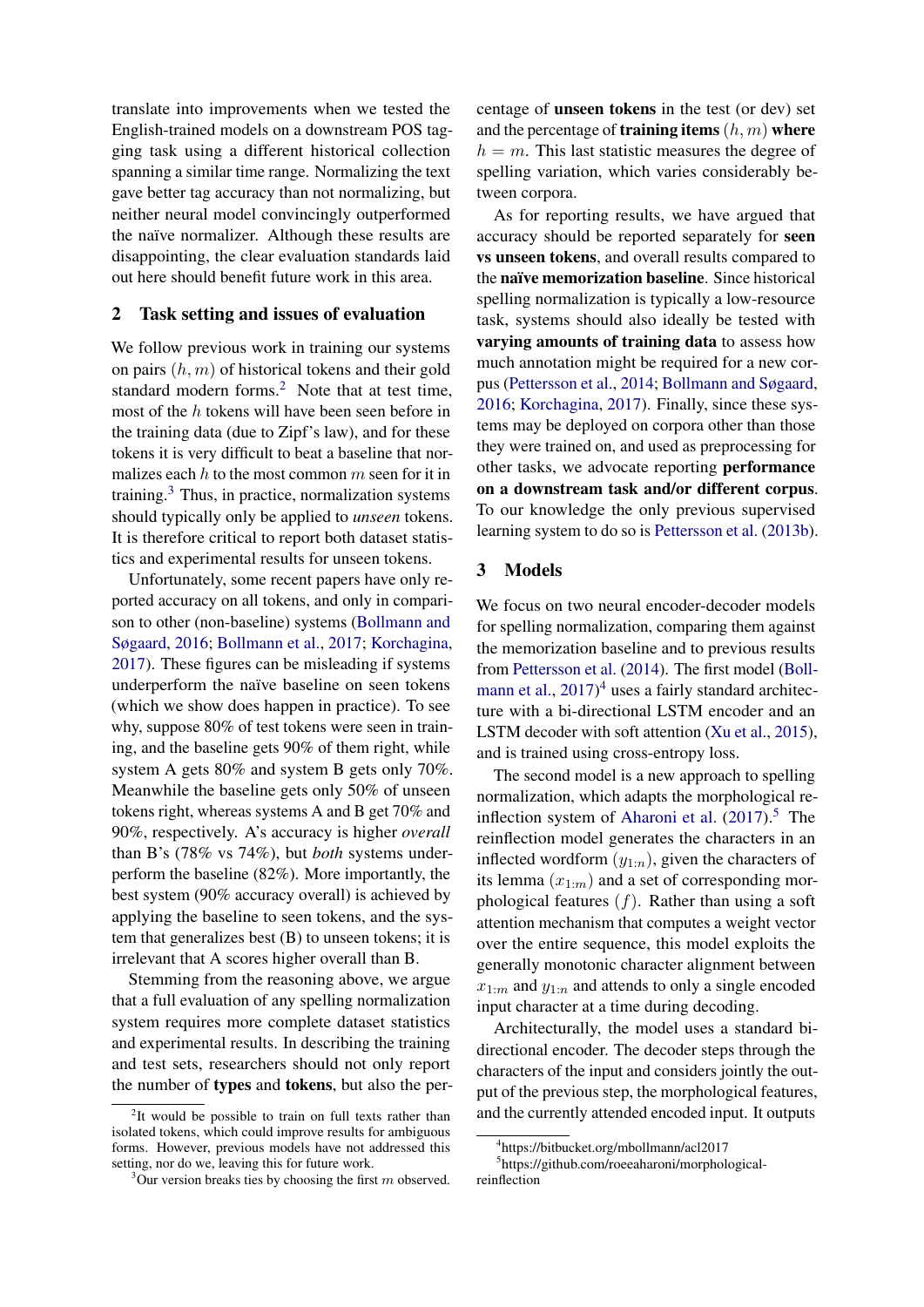|     | Tokens $h$ typ $m$ typ $\%$ nc $\%$ uns |  |      |
|-----|-----------------------------------------|--|------|
| Eng | 148/16/17k 19.4k 10.6k 73.9 8.6         |  |      |
|     | Ger 39/5/5k 9.0k 8.4k 84.8 14.8         |  |      |
|     | Hun 137/17/17k 45.5k 25.8k 15.4         |  | 24.1 |
| Ice | 52/6/6k 9.7k 8.5k 48.0 11.3             |  |      |
| Swe | 28/2/34k 8.3k 6.5k 65.9 22.4            |  |      |

<span id="page-3-1"></span>Table 1: Dataset statistics: the number of tokens in train/dev/test sets; *h*istorical and *m*odern word types and % of "no-change" tokens  $(h = m)$  in the training sets; and the % of dev set tokens that are unseen in training.

either a character or an advance symbol (to advance the focus of attention for the next time step). It is trained on an oracle sequence of write/advance actions  $s_{1:q}$  which are generated from an automatic alignment of the input and output sequences. The model maximizes  $p(s_{1:q}|x_{1:m}, f)$ . For details, see [Aharoni et al.](#page-5-11) [\(2017\)](#page-5-11).

We adapt the model to our purpose by removing the morphological features  $f$ , maximising only  $p(s_{1:q}|x_{1:m})$ . The monotonic assumption is wellsuited to our task, since fewer than 0.4% of edit operations require non-monotonic alignments (i.e. character transpositions) in any of our datasets.

Other than removing the need for morphological features from the hard attention model, and increasing the number of training epochs to 50 for both models, we did no further hyperparameter tuning, since our goal was to assess the "off-the-shelf" performance of these systems.

#### 4 Experiments

We use the same datasets as [Pettersson et al.](#page-5-6) [\(2014\)](#page-5-6), with data from five languages over a range of histor-ical periods.<sup>[6](#page-3-0)</sup> We use the same train/dev/test splits as Pettersson; dataset statistics are shown in Table [1.](#page-3-1) Because we do no hyperparameter tuning, we do not use the development sets, and all results are reported on the test sets.

Each system was tested as recommended above, with accuracy reported separately on seen and unseen items, and for different training data sizes. To evaluate the downstream effects of normalization, we applied the models to a collection of unseen documents and then tagged them with the Stan-

ford POS tagger, which comes pre-trained on modern English. The documents are from the Parsed Corpus of Early English Correspondence (PCEEC) [\(Taylor et al.,](#page-6-5) [2006\)](#page-6-5), comprised of 84 letter collections from the 15th-17th centuries. (Our English normalization training data is from the 14th-17th centuries.) PCEEC contains roughly 2.2m manually POS-tagged tokens but no spelling annotation. Because it uses a large and somewhat idiosyncratic set of POS tags, we converted these to better match the Stanford tags before evaluating (though the match still isn't perfect; accuracy would be higher in all cases if the tag sets were identical). Baselines are provided by tagging the unnormalized text and the output of the naïve normalization baseline.

Results: normalization accuracy Table [2](#page-4-0) gives test set results for all models, broken down into seen and unseen items where possible.  $<sup>7</sup>$  $<sup>7</sup>$  $<sup>7</sup>$  The split</sup> into seen/unseen highlights the fact that neither of the neural models does as well on seen items as the baseline; indeed the soft attention model is considerably worse in English and Hungarian, the two largest datasets.<sup>[8](#page-3-3)</sup> The result is that this model actually underperforms the baseline when applied to all tokens, although a hybrid model (baseline for seen, soft attention for unseen) would outperform the baseline. Nevertheless, the hard attention model performs best on unseen tokens in all cases, often by a wide margin, and also yields competitive overall performance.

We also compared the accuracy of the two neural models at different training data sizes starting from 1k tokens. On *seen* tokens, the baseline was best in all cases except for 1k tokens in Hungarian and Icelandic (where the soft attention model was slightly better) and the largest two data sizes in German (where the hard attention model was slightly better). This supports our claim that learned models should typically only be applied to *unseen* tokens.

Accuracy on unseen tokens is shown in Figure [1.](#page-4-1) Note that the set of unseen items gets smaller

<span id="page-3-0"></span> ${}^{6}$ English: [Markus](#page-5-12) [\(1999\)](#page-5-12); German: [Scheible et al.](#page-6-2) [\(2011\)](#page-6-2); Hungarian: [Simon](#page-6-3) [\(2014\)](#page-6-3); Icelandic: [Rögnvaldsson et al.](#page-6-4) [\(2012\)](#page-6-4); Swedish: [Fiebranz et al.](#page-5-13) [\(2011\)](#page-5-13). For details of their dates and contents, see [Pettersson et al.](#page-5-6) [\(2014\)](#page-5-6).

<span id="page-3-2"></span><sup>7</sup>We obtained our datasets from [Pettersson et al.](#page-5-6) but our baseline results are slightly different from what they report. The differences (theirs–ours) are -0.1, 0.2, 0.4, 1.2, 0.6 for Eng, Ger, Hun, Ice, Swe respectively. This could be due to differences in tie-breaking methods, or to another unknown factor. These differences suggest using caution in directly comparing their non-baseline results to ours.

<span id="page-3-3"></span><sup>&</sup>lt;sup>8</sup>When we varied the training data sizes, we found that the soft attention model actually gets *worse* on seen tokens in all languages as the training data increases beyond a relatively small size. We have no good explanation for this, and it's possible that tuning the parameters would help.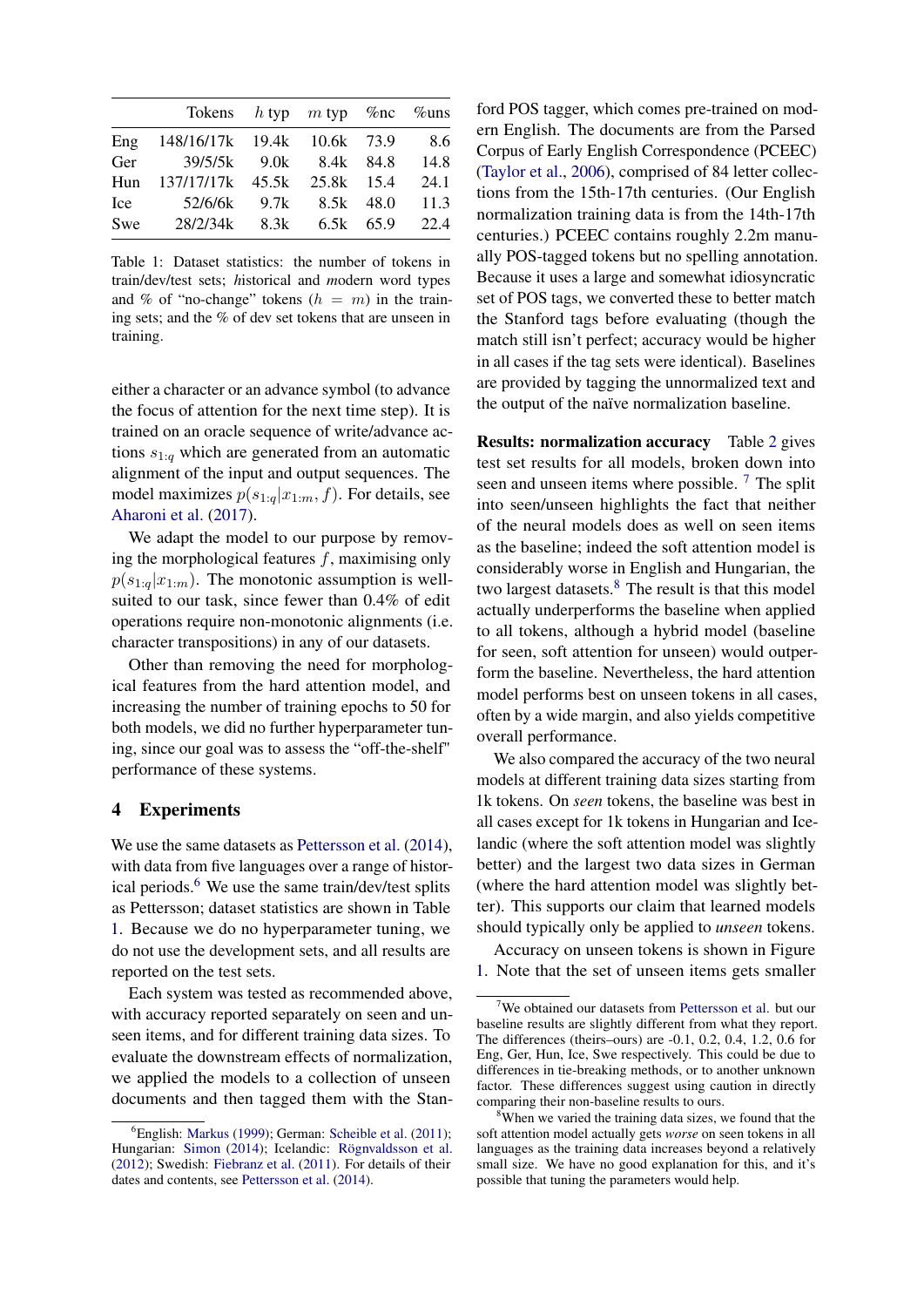|                | English |      |      | German |      | Hungarian |      | <b>Icelandic</b> |      |      | Swedish |      |      |      |      |
|----------------|---------|------|------|--------|------|-----------|------|------------------|------|------|---------|------|------|------|------|
|                | А       | S    |      | А      |      | U         | А    | S                |      | А    |         | U    | A    |      |      |
| Hybrid         | 92.9    |      |      | 95.1   |      |           | 76.4 |                  |      | 84.6 |         |      | 90.8 |      |      |
| $GIZA++$ un    | 94.3    |      |      | 96.6   |      |           | 79.9 |                  |      | 71.8 |         |      | 92.9 |      |      |
| $GIZA++$ bi    | 92.4    |      |      | 95.5   |      |           | 80.1 |                  |      | 71.5 |         |      | 92.5 |      |      |
| Mem. baseline  | 91.5    | 96.9 | 30.5 | 94.1   | 96.9 | 30.5      | 73.6 | 96.0             | 2.9  | 80.3 | 86.8    | 28.3 | 85.4 | 98.1 | 41.4 |
| Soft attention | 89.9    | 93.7 | 46.9 | 94.3   | 98.1 | 72.4      | 79.8 | 89.4             | 49.6 | 83.1 | 85.9    | 60.1 | 89.7 | 97.2 | 63.8 |
| Hard attention | 93.0    | 96.6 | 52.4 | 96.5   | 99.3 | 80.5      | 88.0 | 95.3             | 65.0 | 83.5 | 86.2    | 61.4 | 90.7 | 97.9 | 65.7 |

<span id="page-4-0"></span>Table 2: Tokens normalized correctly (%) for each dataset. Upper half: results on (A)ll tokens reported by [Petters](#page-5-6)[son et al.](#page-5-6) [\(2014\)](#page-5-6) for a hybrid model (apply memorization baseline to seen tokens and an edit-distance-based model to unseen tokens) and two SMT models (which align character unigrams and bigrams, respectively). Lower half: results from our experiments, including accuracy reported separately on (S)een and (U)nseen tokens.



<span id="page-4-1"></span>Figure 1: Proportion of unseen tokens, and normalization accuracy on those tokens, as training data size is varied.

and presumably more difficult as training data size increases, so the baseline gets worse. In contrast, the neural models are able to maintain or increase performance on this set. We expected that the bias toward monotonic alignments would help the hard attention model at smaller data sizes, but it is the soft attention model that seems to do better there, while the hard attention model does better in most cases at the larger data sizes. Note that [Bollmann et al.](#page-5-9) [\(2017\)](#page-5-9) trained their model on individual manuscripts, with no training set containing more than 13.2k tokens. The fact that this model struggles with larger data sizes, especially for seen tokens, suggests that the default hyperparameters may be tuned to work well with small training sets at the cost of underfitting the larger datasets.

Results: POS tagging Based on our results above, we tested the neural models by applying them only to unseen tokens in the PCEEC, and normalizing seen tokens using the naïve baseline in all cases. The PCEEC is a heterogeneous collection, so baseline tagger accuracy on the unnormalized text ranges from 52.0% to 82.6%, with an average of 71.0% ( $\sigma$ : 6.8). Figure [2](#page-4-2) shows the effects of normalizing using the different methods.

Although normalizing provides a clear benefit, in most cases the neural models are no better than normalizing using the baseline method. The exception



<span id="page-4-2"></span>Figure 2: Average POS tagging accuracy on the unnormalized PCEEC texts (bottom of plot) and using three different normalization methods, as a function of the amount of data used to train the normalization systems.

is at 5k and 10k training items, where a two-tailed t-test shows that the hard attention model is significantly better than the other methods ( $p < 0.01$ ). We also tried preprocessing both the normalization and tagging datasets by lowercasing all tokens; this resulted in small improvements in most cases (about 1 point) but any remaining differences were to the benefit of the baseline method.

Our findings differ from those of [Pettersson et al.](#page-5-7) [\(2013b\)](#page-5-7), who reported that their SMT-based system did work better than the baseline normalizer for POS tagging in Icelandic and verb identification in Swedish. Our contrasting findings could derive either from our use of different models or different datasets; nevertheless, they highlight the fact that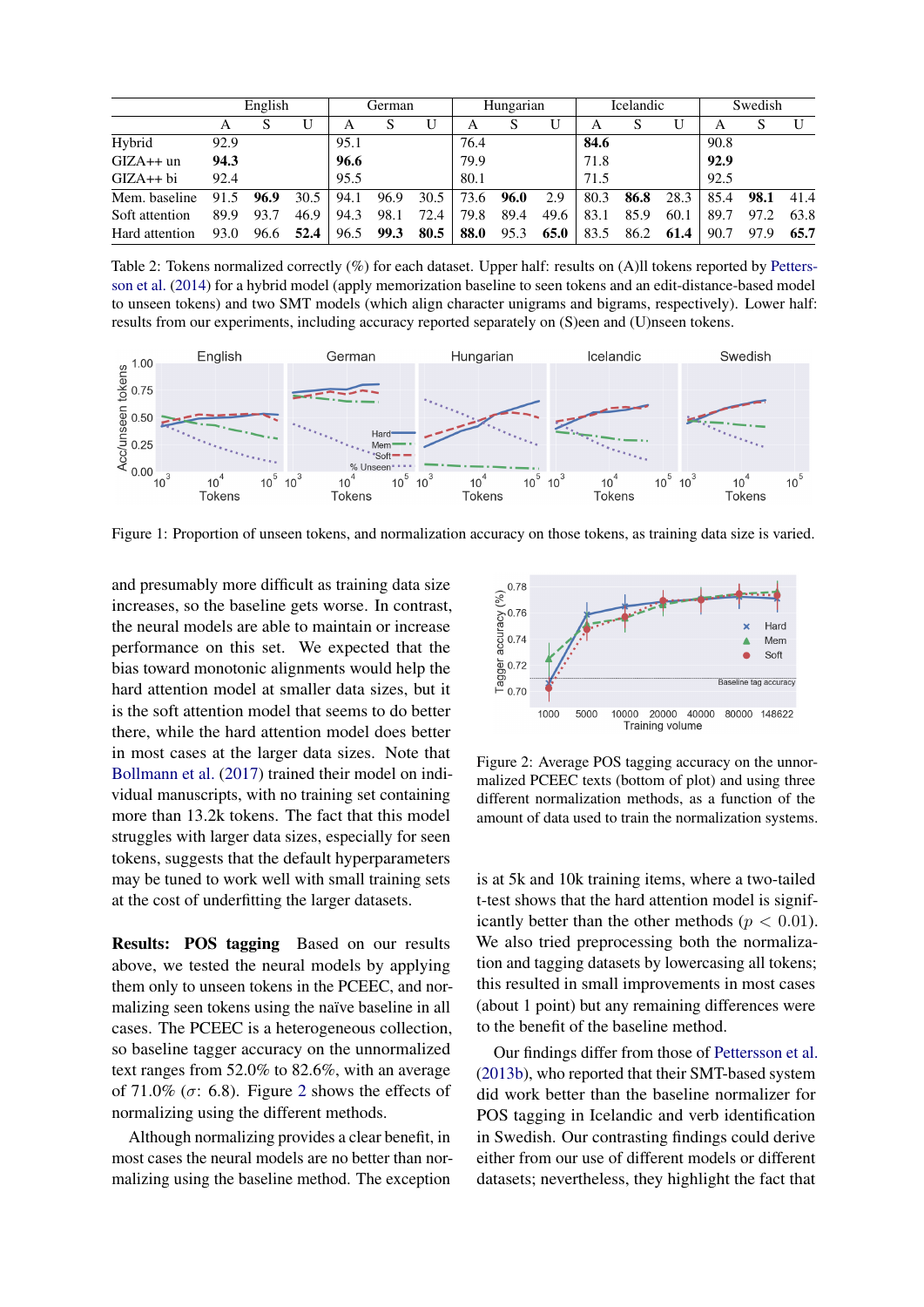intrinsic improvements do not always translate into extrinsic ones.

## 5 Conclusion

We have highlighted some important issues in the evaluation of historical text normalization systems: in particular, the need to report accuracy on unseen tokens and to compare performance to a naïve memorization baseline. Following these recommendations, we evaluated two neural models, one of which is new to this task. Across five languages, both models greatly outperformed the baseline on unseen tokens, with the soft attention model doing a bit better for smaller data sizes, and the hard attention model doing a bit better for larger ones. However, these improvements did not translate into clearly better POS tagging downstream.

Despite these mixed results, we hope that the evaluation guidelines presented here will help promote work in this area, in order to eventually provide better tools for working with historical text collections.

## 6 Acknowledgements

We thank [Pettersson, Megyesi, and Nivre](#page-5-6) for the datasets, and [Aharoni, Goldberg, and Ramat-Gan](#page-5-11) and [Bollmann, Bingel, and Søgaard](#page-5-9) for making their code available. This work was supported in part by the EPSRC Centre for Doctoral Training in Data Science, funded by the UK Engineering and Physical Sciences Research Council (grant EP/L016427/1) and the University of Edinburgh.

## References

- <span id="page-5-11"></span>Roee Aharoni, Yoav Goldberg, and Israel Ramat-Gan. 2017. Morphological inflection generation with hard monotonic attention. In *Proceedings of ACL*.
- <span id="page-5-0"></span>Alistair Baron and Paul Rayson. 2008. VARD2: A tool for dealing with spelling variation in historical corpora. In *Postgraduate Conference in Corpus Linguistics*.
- <span id="page-5-1"></span>Marcel Bollmann. 2012. Automatic normalization of historical texts using distance measures and the Norma tool. In *Proceedings of the Second Workshop on Annotation of Corpora for Research in the Humanities (ACRH-2), Lisbon, Portugal*.
- <span id="page-5-9"></span>Marcel Bollmann, Joachim Bingel, and Anders Søgaard. 2017. Learning attention for historical text normalization by learning to pronounce. In *Proceedings of ACL 2017*.
- <span id="page-5-3"></span>Marcel Bollmann, Florian Petran, and Stefanie Dipper. 2011. Applying rule-based normalization to different types of historical texts - an evaluation. In *Language and Technology Conference*. Springer, pages 166–177.
- <span id="page-5-8"></span>Marcel Bollmann and Anders Søgaard. 2016. Improving historical spelling normalization with bidirectional LSTMs and multi-task learning. In *Proceedings of COLING 2016, the 26th International Conference on Computational Linguistics*.
- <span id="page-5-13"></span>Rosemarie Fiebranz, Erik Lindberg, Jonas Lindström, and Maria Ågren. 2011. Making verbs count: the research project "Gender and Work" and its methodology. *Scandinavian Economic History Review* 59(3):273–293.
- <span id="page-5-2"></span>Andreas W Hauser and Klaus U Schulz. 2007. Unsupervised learning of edit distance weights for retrieving historical spelling variations. In *Proceedings of the First Workshop on Finite-State Techniques and Approximate Search*. pages 1–6.
- <span id="page-5-10"></span>Natalia Korchagina. 2017. Normalizing Medieval German texts: from rules to deep learning. In *Proceedings of the NoDaLiDa 2017 Workshop on Processing Historical Language*. Linköping University Electronic Press, 133, pages 12–17.
- <span id="page-5-12"></span>Manfred Markus. 1999. *Manual of ICAMET (Innsbruck Computer Archive of Machine-Readable English Texts)*. Leopold-Franzens-Universitat Innsbruck.
- <span id="page-5-5"></span>Petar Mitankin, Stefan Gerdjikov, and Stoyan Mihov. 2014. An approach to unsupervised historical text normalisation. In *Proceedings of the First International Conference on Digital Access to Textual Cultural Heritage*. ACM, New York, NY, USA, DATeCH '14, pages 29–34.
- <span id="page-5-4"></span>Eva Pettersson, Beáta Megyesi, and Joakim Nivre. 2013a. Normalisation of historical text using context-sensitive weighted Levenshtein distance and compound splitting. In *Proceedings of the 19th Nordic Conference of Computational Linguistics (NoDaLiDa 2013); Oslo University; Norway. NEALT Proceedings Series 16*. Linköping University Electronic Press, 085, pages 163–179.
- <span id="page-5-6"></span>Eva Pettersson, Beáta Megyesi, and Joakim Nivre. 2014. A multilingual evaluation of three spelling normalisation methods for historical text. In *LaTeCH@ EACL*. pages 32–41.
- <span id="page-5-7"></span>Eva Pettersson, Beáta Megyesi, and Jörg Tiedemann. 2013b. An SMT approach to automatic annotation of historical text. In *Proceedings of the Workshop on Computational Historical Linguistics at NoDaLiDa 2013; Oslo; Norway. NEALT Proceedings Series 18*. Linköping University Electronic Press, 087, pages 54–69.